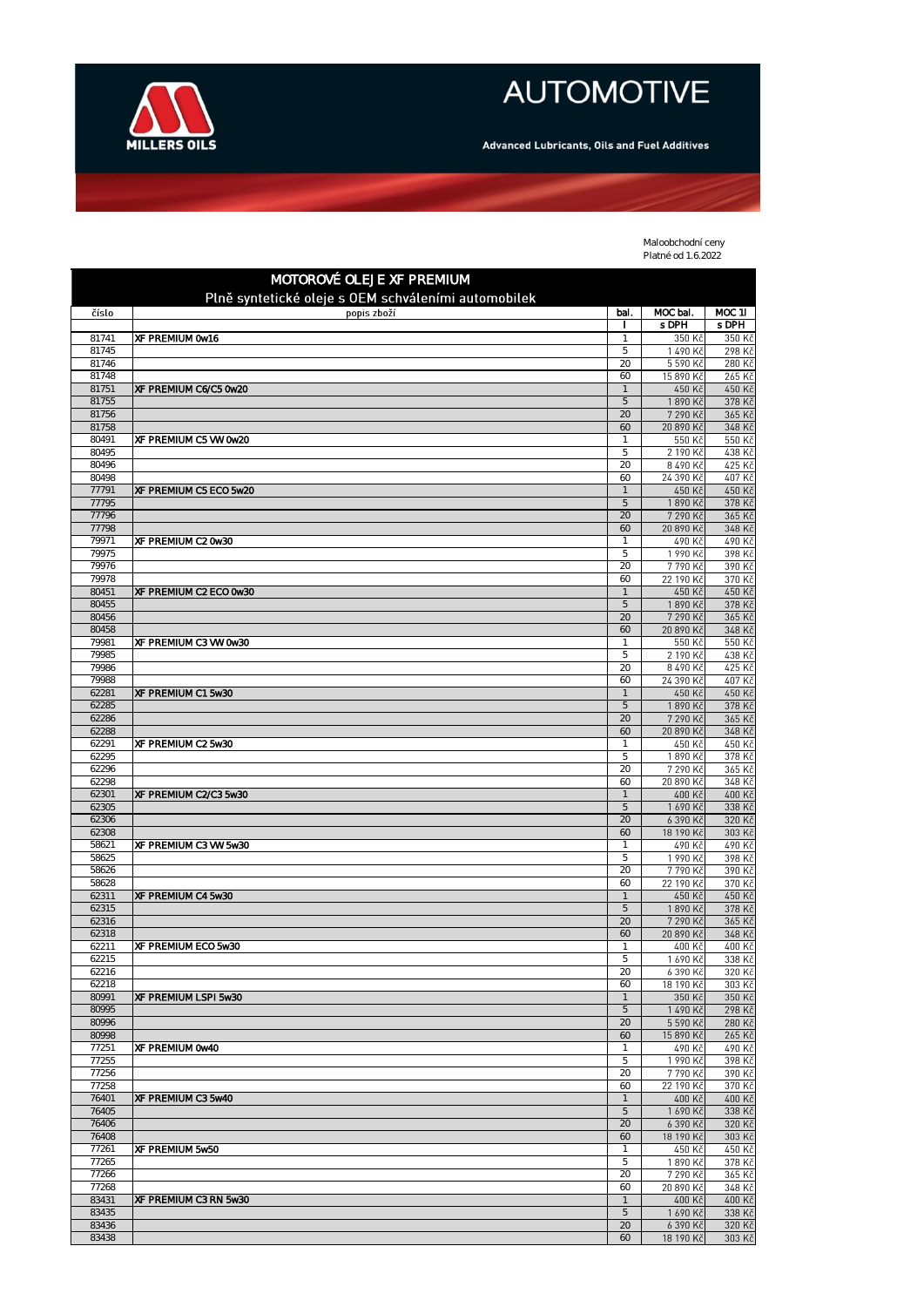| MOTOROVÉ OLEJE EE PERFORMANCE                                          |                         |                     |                   |                  |
|------------------------------------------------------------------------|-------------------------|---------------------|-------------------|------------------|
| <b>NANODRIVE</b><br>Plně syntetické low-friction oleje s nanočásticemi |                         |                     |                   |                  |
| číslo                                                                  | popis zboží             | bal.                | MOC bal.          | $MOC$ 11         |
|                                                                        |                         |                     | s DPH             | s DPH            |
| 82061                                                                  | EE PERFORMANCE 0w20     | 1                   | 550 Kč            | 550 Kč           |
| 82065                                                                  |                         | 5                   | 2 190 Kč          | 438 Kč           |
| 82066                                                                  |                         | 20                  | 8490 Kč           | 425 Kč           |
| 82068                                                                  |                         | 60                  | 24 390 Kč         | 407 Kč           |
| 82071                                                                  | EE PERFORMANCE 0w30     | $\overline{1}$      | 550 Kč            | 550 Kč           |
| 82075                                                                  |                         | 5                   | 2 190 Kč          | 438 Kč           |
| 82076                                                                  |                         | 20                  | 8 490 Kč          | 425 Kč           |
| 82078                                                                  |                         | 60                  | 24 390 Kč         | 407 Kč           |
| 78771                                                                  | EE PERFORMANCE C3 5w30  | $\mathbf{1}$        | 550 Kč            | 550 Kč           |
| 78775                                                                  |                         | 5                   | 2 190 Kč          | 438 Kč           |
| 78776                                                                  |                         | 20                  | 8 490 Kč          | 425 Kč           |
| 78778                                                                  |                         | 60                  | 24 390 Kč         | 407 Kč           |
| 77061                                                                  | EE PERFORMANCE ECO 5w30 | $\mathbf{1}$        | 420 Kč            | 420 Kč           |
| 77065                                                                  |                         | 5                   | 1790 Kč           | 358 Kč           |
| 77066                                                                  |                         | 20                  | 6790 Kč           | 340 Kč           |
| 77068                                                                  |                         | 60                  | 19 590 Kč         | 327 Kč           |
| 78061                                                                  | EE PERFORMANCE C3 5w40  |                     | 450 Kč            | 450 Kč           |
| 78065                                                                  |                         | 5                   | 1890 Kč           | 378 Kč           |
| 78066                                                                  |                         | 20                  | 7 290 Kč          | 365 Kč           |
| 78068                                                                  |                         | 60                  | 20 890 Kč         | 348 Kč           |
| 82081<br>82085                                                         | EE PERFORMANCE 5w40     | $\overline{1}$<br>5 | 450 Kč<br>1890 Kč | 450 Kč<br>378 Kč |
| 82086                                                                  |                         | 20                  | 7 290 Kč          | 365 Kč           |
| 82088                                                                  |                         | 60                  | 20 890 Kč         | 348 Kč           |
| 82091                                                                  | EE PERFORMANCE 5w50     | $\mathbf{1}$        | 550 Kč            | 550 Kč           |
| 82095                                                                  |                         | 5                   | 2 190 Kč          | 438 Kč           |
| 82096                                                                  |                         | 20                  | 8 490 Kč          | 425 Kč           |
| 82098                                                                  |                         | 60                  | 24 390 Kč         | 407 Kč           |
| 77081                                                                  | EE PERFORMANCE 10w40    |                     | 380 Kč            | 380 Kč           |
| 77085                                                                  |                         | 5                   | 1590 Kč           | 318 Kč           |
| 77086                                                                  |                         | 20                  | 5 990 Kč          | 300 Kč           |
| 77088                                                                  |                         | 60                  | 16 990 Kč         | 283 Kč           |
| 82111                                                                  | EE PERFORMANCE 10w50    | 1                   | 550 Kč            | 550 Kč           |
| 82115                                                                  |                         | 5                   | 2 190 Kč          | 438 Kč           |
| 82116                                                                  |                         | 20                  | 8490 Kč           | 425 Kč           |
| 82118                                                                  |                         | 60                  | 24 390 Kč         | 407 Kč           |
| 82101                                                                  | EE PERFORMANCE 10w60    | $\mathbf{1}$        | 550 Kč            | 550 Kč           |
| 82105                                                                  |                         | 5                   | 2 190 Kč          | 438 Kč           |
| 82106                                                                  |                         | 20                  | 8 490 Kč          | 425 Kč           |
| 82108                                                                  |                         | 60                  | 24 390 Kč         | 407 Kč           |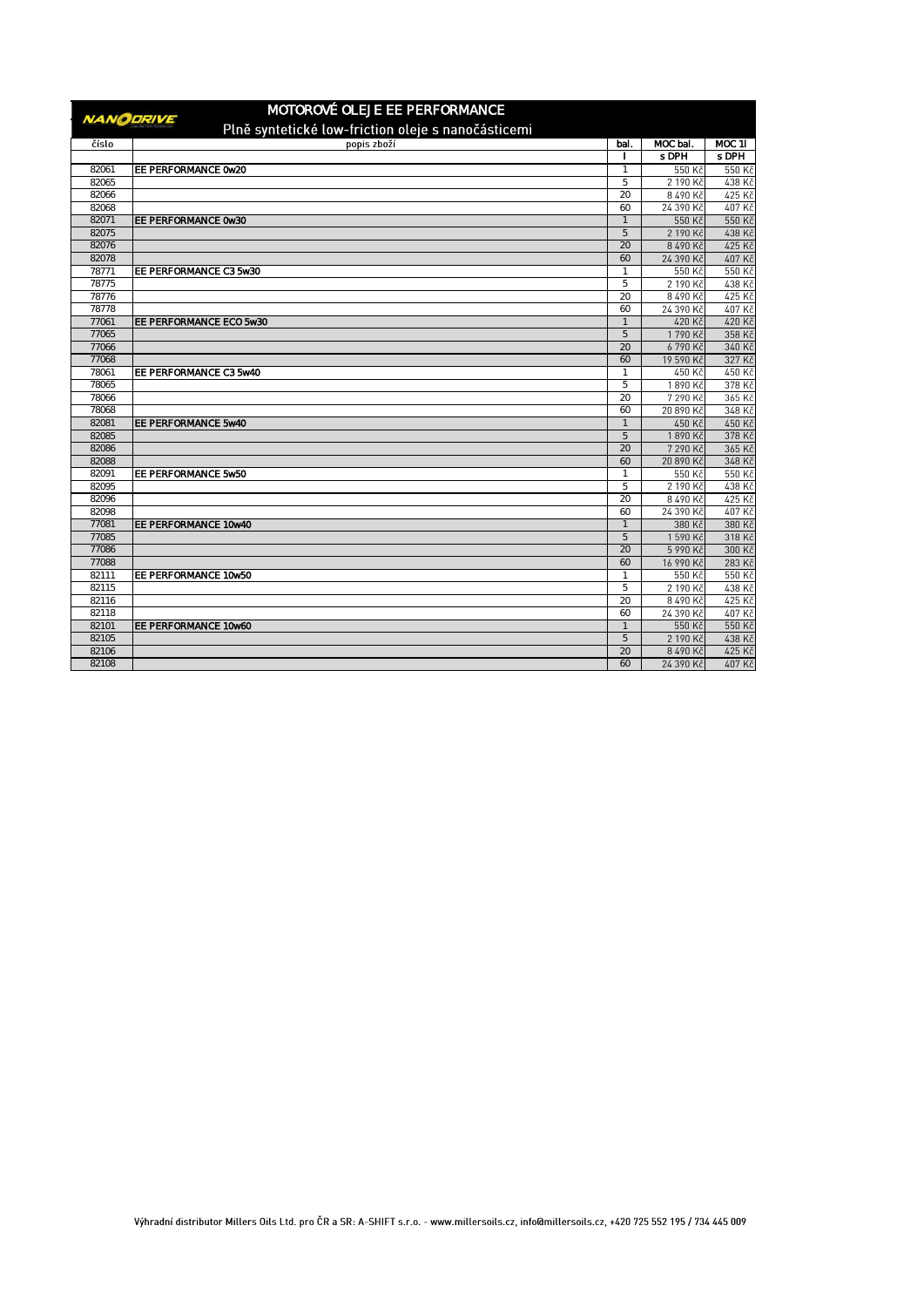| PŘEVODOVÉ OLEJE PREMIUM |                                                                                                   |              |           |          |
|-------------------------|---------------------------------------------------------------------------------------------------|--------------|-----------|----------|
| číslo                   | popis zboží                                                                                       | bal.         | MOC bal.  | MOC 11   |
|                         |                                                                                                   | $\mathbf{I}$ | s DPH     | s DPH    |
| 79991                   | <b>TRX Synth 75w</b> - plně syntetický olej pro manuální převodovky                               | $\mathbf{1}$ | 690 Kč    | 690 Kč   |
| 79995                   | API GL 4                                                                                          | 5            | 2 990 Kč  | 598 Kč   |
| 79996                   |                                                                                                   | 20           | 11 290 Kč | 565 Kč   |
| 52521                   | TRX Synth 75w90 - plně syntetický olej pro manuální převodovky a diferenciály                     | $\mathbf{1}$ | 590 Kč    | 590 Kč   |
| 52525                   | API GL 4 / 5                                                                                      | 5            | 2 590 Kč  | 518 Kč   |
| 52526                   |                                                                                                   | 20           | 9790 Kč   | $490$ Kč |
| 55221                   | <b>TRX 75w90</b> - polosyntetický olej pro manuální převodovky a diferenciály                     | $\mathbf{1}$ | 450 Kč    | 450 Kč   |
| 55225                   | API GL 4/5                                                                                        | 5            | 1990 Kč   | 398 Kč   |
| 55226                   |                                                                                                   | 20           | 7490 Kč   | 375 Kč   |
| 77651                   | TRX Synth 75w80 GL5 - plně syntetický olej pro manuální převodovky a diferenciály                 | $\mathbf{1}$ | 450 Kč    | 450 Kč   |
| 77655                   | API GL 5                                                                                          | 5            | 1790 Kč   | 358 Kč   |
| 77656                   |                                                                                                   | 20           | 6 490 Kč  | 325 Kč   |
| 53201                   | EP 80w90 GL4 - minerální převodový olej - PRODUKCE UKONČENA - DO VYPRODÁNÍ ZÁSOB                  | $\mathbf{1}$ | 290 Kč    | 290 Kč   |
| 53205                   | API GL 4                                                                                          | 5            | 1090 Kč   | 218 Kč   |
| 53206                   |                                                                                                   | 20           | 3790 Kč   | 190 Kč   |
| 53861                   | Millermatic ATF UN - minerální olej pro automatické převodovky a serva řízení, Dexron II          | $\mathbf{1}$ | 350 Kč    | 350 Kč   |
| 53865                   |                                                                                                   | 5            | 1 400 Kč  | 280 Kč   |
| 53866                   |                                                                                                   | 20           | 4890 Kč   | 245 Kč   |
| 55481                   | Millermatic ATF DM - plně syntetický olej pro automatcké převodovky a serva řízení, Dexron III    | $\mathbf{1}$ | 360 Kč    | 360 Kč   |
| 55485                   |                                                                                                   | 5            | 1450 Kč   | 290 Kč   |
| 55486                   |                                                                                                   | 20           | 4 990 Kč  | 250 Kč   |
| 62131                   | Millermatic ATF SP III - plně syntetický olej pro automatické převodovky a serva řízení           | $\mathbf{1}$ | 450 Kč    | 450 Kč   |
| 62135                   |                                                                                                   | 5            | 1690 Kč   | 338 Kč   |
| 62136                   |                                                                                                   | 20           | 5 990 Kč  | 300 Kč   |
| 77421                   | Millermatic ATF DCT-DSG - plně syntetický olej pro automatcké DSG, DCT, PDK převodovky            | $\mathbf{1}$ | 590 Kč    | 590 Kč   |
| 77425                   |                                                                                                   | 5            | 2 690 Kč  | 538 Kč   |
| 77426                   |                                                                                                   | 20           | 9590 Kč   | 480 Kč   |
| 77671                   | Millermatic ATF CVT - plně syntetický olej pro bezstupňové variátorové CVT převodovky             | $\mathbf{1}$ | 550 Kč    | 550 Kč   |
| 77675                   |                                                                                                   | 5            | 2 390 Kč  | 478 Kč   |
| 77676                   |                                                                                                   | 20           | 8 990 Kč  | 450 Kč   |
| 77521                   | Millermatic ATF D-VI - plně syntetický olej pro automatcké převodovky a serva řízení, Dexron VI   | $\mathbf{1}$ | 440 Kč    | 440 Kč   |
| 77525                   |                                                                                                   | 5            | 1890 Kč   | 378 Kč   |
| 77526                   |                                                                                                   | 20           | 6 590 Kč  | 330 Kč   |
| 77401                   | Millermatic ATF MB - syntetický olej pro automatické převodovky a serva řízení                    | $\mathbf{1}$ | 490 Kč    | 490 Kč   |
| 77405                   |                                                                                                   | 5            | 2 190 Kč  | 438 Kč   |
| 77406                   |                                                                                                   | 20           | 8 290 Kč  | 415 Kč   |
| 80351                   | Millermatic ATF 8 Speed - plně syntetický olej pro automatcké převodovky a serva řízení           | $\mathbf{1}$ | 540 Kč    | 540 Kč   |
| 80355                   |                                                                                                   | 5            | 2 590 Kč  | 518 Kč   |
| 80356                   |                                                                                                   | 20           | 9 190 Kč  | 460 Kč   |
| 76311                   | Central Hydraulic Fluid - plně syntetická kapalina pro moderní hydraulické systémy a serva řízení | $\mathbf{1}$ | 450 Kč    | 450 Kč   |
| 53141                   | Limited Slip 90 - převodový olej pro samosvorné diferenciály GL5                                  | $\mathbf{1}$ | 450 Kč    | 450 Kč   |
|                         |                                                                                                   |              |           |          |
| <b>NANODRIVE</b>        | PŘEVODOVÉ OLEJE PREMIUM NANODRIVE Energy Efficient                                                |              |           |          |
|                         |                                                                                                   |              |           |          |
| 77091                   | EE Transmission 75w90 - plně syntetický low-friction převodový olej, aditivován nanočásticemi     | 1            | 650 Kč    | 650 Kč   |
| 77095                   | pro snížení opotřebení součástí a snížení spotřeby paliva                                         | 5            | 2890 Kč   | 578 Kč   |
| 77096                   | API GL 4 / 5                                                                                      | 20           | 10 990 Kč | 550 Kč   |

|                                                                                                                   |                                                                                                             |                   |          | <b>MOC 11</b> |
|-------------------------------------------------------------------------------------------------------------------|-------------------------------------------------------------------------------------------------------------|-------------------|----------|---------------|
|                                                                                                                   |                                                                                                             |                   | s DPH    | s DPH         |
|                                                                                                                   | ADITIVACE PALIVA, PŘÍMĚSI                                                                                   |                   |          |               |
| DPF Cleaner & Regenerator - naftový aditiv pro efektivní čištění a regeneraci filtrů pevných částic<br>7795       |                                                                                                             | 0.25              | 400 Kč   | na 60 l       |
| Petrol Injector Cleaner - aditiv pro odstraňování úsad z vstřikovacích systémů benzínových agregátů<br>7628       |                                                                                                             | 0,25              | 290 Kč   | na 60 l       |
| Diesel Injector Cleaner - aditiv pro odstraňování úsad z vstřikovacích systémů naftových agregátů<br>7627         |                                                                                                             | 0.25              | 290 Kč   | na 60 l       |
| Diesel Power EcoMax - naftový aditiv + 4 cetany, čistí vstřikovače a spalovací prostor, snižuje kouřivost<br>6204 |                                                                                                             | 0.5               | 690 Kč   | na 500 l      |
| 6206                                                                                                              | Diesel Power EcoMax - One Shot Boost - jednorázová aditivace nafty s posíleným čistícím účinkem, + 5 cetanů | 0,25              | 350 Kč   | na 60 l       |
| 6205                                                                                                              | Petrol Power EcoMax - benzínový aditiv + 2 oktany, čistí vstřikovače a spalovací prostor, snižuje kouřivost | 0.5               | 690 Kč   | na 500 l      |
| 6207                                                                                                              | Petrol Power EcoMax - One Shot Boost - jednorázová aditivace benzínu s posíleným čistícím účinkem, +3 oktar | 0.25              | 350 Kč   | na 60 l       |
| Stop Leak - aditiv minimalizující prosakování oleje, zaceluje netěsnosti v olejovém systému<br>5619               |                                                                                                             | 0.25              | 250 Kč   | 1 náplň       |
| Engine Flush - kúra pro vyčistění motoru před výměnou oleje, ideální při přechodu na výkonnější olej<br>5777      |                                                                                                             | 0,25              | 250 Kč   | 1 náplň       |
| Extra Cool - aditiv chladící kapaliny snižující provozní teplotu až o 15°C, chrání před usazeninami<br>5547       |                                                                                                             | 0.25              | 590 Kč   | na 10 l       |
|                                                                                                                   | <b>BRZDOVÉ KAPALINY</b>                                                                                     |                   |          |               |
| <b>Universal Brake Fluid DOT4</b> - brzdová kapalina, DOT4, vhodná pro ABS<br>53911                               |                                                                                                             |                   | 450 Kč   | 450 Kč        |
| VAZELÍNY                                                                                                          |                                                                                                             |                   |          |               |
| Deltaplex 2EP - odolné mazivo pro všeobecné použití včetně ložisek kol<br>53050                                   | kartuše 400g                                                                                                | $0.4$ kg          | 290 Kč   |               |
| 53051                                                                                                             | kelímek 0,5 kg                                                                                              | 0.5 <sub>kq</sub> | 450 Kč   |               |
| HI Moly Grease 20 - vazelína na bázi lithiového mýdla a molybden disulfidu, na hřídele<br>52640                   |                                                                                                             | 0.5 <sub>kq</sub> | 890 Kč   |               |
| Millergrease NS Copper - vazelína "měděnka"<br>52591                                                              | kelímek 0.5 ka                                                                                              | 0.5 <sub>kq</sub> | 450 Kč   |               |
|                                                                                                                   | NEMRZNOUCÍ SMĚSI DO CHLADIČŮ                                                                                |                   |          |               |
| Alpine Antifreeze BT - Blue - nemrznoucí kapalina s antikorozními účinky na bázi ethylen glykolu<br>53595         |                                                                                                             | 5                 | 950 Kč   | 190 Kč        |
| 53596                                                                                                             | ředěná s vodou 1:1 čerpatelnost do -42°C / 2:1 do -23°C, modrá barva                                        | 20                | 3 590 Kč | 180 Kč        |
| Alpine Antifreeze Extend - Red - nemrznoucí kapalina s prodlouženou životností s antikorozními účinky<br>56685    |                                                                                                             | 5                 | 990 Kč   | 198 Kč        |
| 56686                                                                                                             | na bázi mono ethylen glykolu; ředěná s vodou 1:1 čerpatelnost do -37°C / 2:1 do -20°C                       | 20                | 3790 Kč  | 190 Kč        |